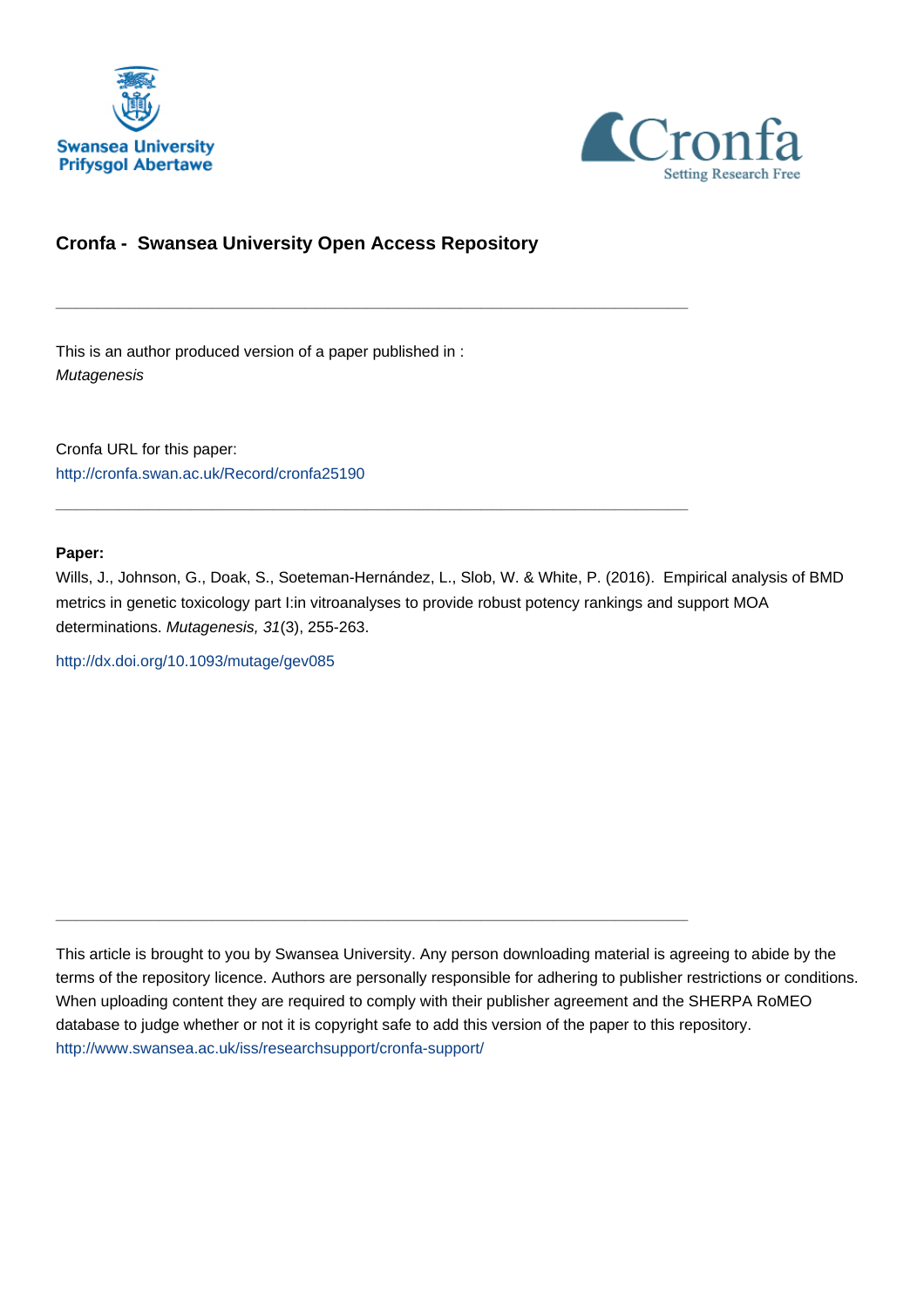*Mutagenesis*, 2015, 00, 1–9 doi:10.1093/mutage/gev085 Original Manuscript

# **OXFORD**

Original Manuscript

# **Empirical analysis of BMD metrics in genetic toxicology part I:** *in vitro* **analyses to provide robust potency rankings and support MOA determinations**

**John W. Wills1,**† **, George E. Johnson2, \*,**†**,**‡ **, Shareen H. Doak2 , Lya G. Soeteman-Hernández3 , Wout Slob3 and Paul A. White1, \*,**‡

1 Environmental Health Science and Research Bureau, Health Canada, Ottawa, Canada, 2 Institute of Life Science, Swansea University Medical School, Swansea, UK and <sup>3</sup>National Institute for Public Health and the Environment (RIVM), Bilthoven, The Netherlands

\*To whom correspondence should be addressed. Tel: +44 (0) 1792 295158; Fax: +44 (0) 1792 513100; Email: g.johnson@swansea.ac.uk; Tel: +1 613 941 7373; Fax: +1 613 941 8530; Email: paul.white@hc-sc.gc.ca

† These authors are joint first authors.

‡ These authors are joint corresponding authors.

Received 9 July 2015; Revised 17 November 2015; Accepted 24 November 2015.

# **Abstract**

Genetic toxicity testing has traditionally been used for hazard identification, with dichotomous classification of test results serving to identify genotoxic agents. However, the utility of genotoxicity data can be augmented by employing dose–response analysis and point of departure determination. Via interpolation from a fitted dose–response model, the benchmark dose (BMD) approach estimates the dose that elicits a specified (small) effect size. BMD metrics and their confidence intervals can be used for compound potency ranking within an endpoint, as well as potency comparisons across other factors such as cell line or exposure duration. A recently developed computational method, the BMD covariate approach, permits combined analysis of multiple dose–response data sets that are differentiated by covariates such as compound, cell type or exposure regime. The approach provides increased BMD precision for effective potency rankings across compounds and other covariates that pertain to a hypothesised mode of action (MOA). To illustrate these applications, the covariate approach was applied to the analysis of published *in vitro* micronucleus frequency dose–response data for ionising radiations, a set of aneugens, two mutagenic azo compounds and a topoisomerase II inhibitor. The ionising radiation results show that the precision of BMD estimates can be improved by employing the covariate method. The aneugen analysis provided potency groupings based on the BMD confidence intervals, and analyses of azo compound data from cells lines with differing metabolic capacity confirmed the influence of endogenous metabolism on genotoxic potency. This work, which is the first of a two-part series, shows that BMD-derived potency rankings can be employed to support MOA evaluations as well as facilitate read across to expedite chemical evaluations and regulatory decision-making. The follow-up (Part II) employs the combined covariate approach to analyse *in vivo* genetic toxicity dose–response data focussing on how improvements in BMD precision can impact the reduction and refinement of animal use in toxicological research.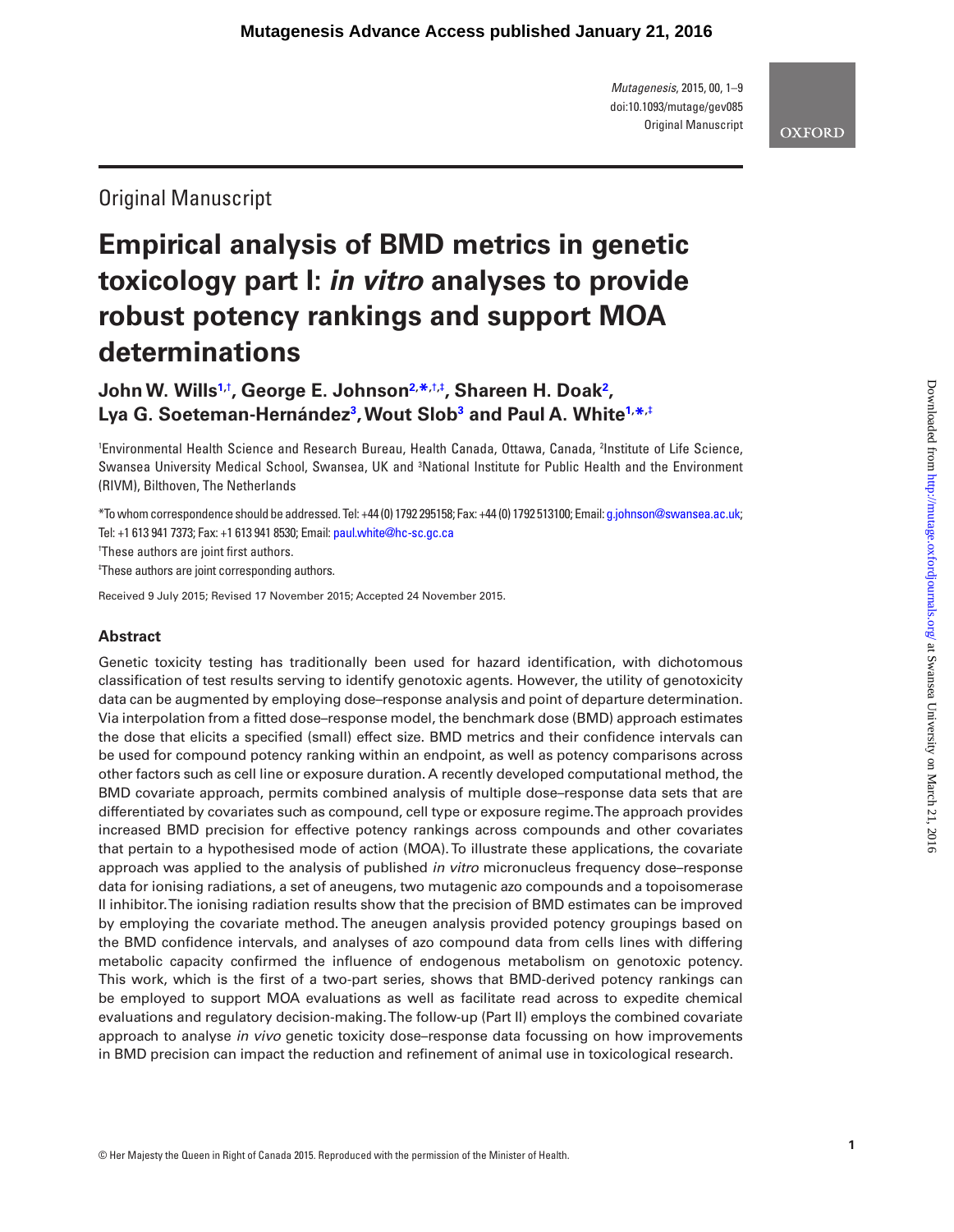#### **Introduction**

Genetic toxicology testing plays an essential role in the safety assessment of new and existing compounds, with the aim to ensure that the risk of adverse human health effects mediated by genetic damage are minimised. Genetic toxicity testing has traditionally been used only for hazard identification, with dichotomous groupings (i.e. positives *versus* negatives) being used to separate the genotoxic agents from those compounds that are unable to elicit a significant positive response in selected *in vivo* and/or *in vitro* assays. However, there is increasing recognition of the limitations of the qualitative paradigm currently employed for genetic toxicity assessment, and moreover, the need to develop a quantitative framework for the analysis and interpretation of genotoxicity test results (1, 2). An alternative, quantitative paradigm necessitates dose–response analysis and the determination of point of departure (PoD) metrics that can be used to determine margins of exposure and/or exposure limits below which the risk of adverse effect is considered to be acceptable.

To facilitate the transition from qualitative to quantitative analyses, there is an urgent need to develop rigorous methods for the analysis of genetic toxicity dose–response data, and determine PoD values that can subsequently be reviewed, interpreted, compared and/ or ranked (1–3). Recent publications, including those by Gollapudi *et al*. (4) and Johnson *et al*. (5), have considered and evaluated numerous approaches for quantitative analysis of genetic toxicity dose–response data and the determination of PoD metrics (1, 2, 4, 5). A major conclusion by these authors, as well as MacGregor *et al*., (1) is that there are distinct advantages to the benchmark dose (BMD) approach that employs computational algorithms to fit mathematical functions to dose–response data  $(6, 7)$  and subsequently interpolate the dose that corresponds to a predefined increase in response above the control (e.g. 10%). Figure 1 illustrates the BMD concept and how the range delineated between the upper (BMDU) and lower (BMDL) confidence bounds defines the precision of the estimated BMD.

 Recent work conducted by researchers at the Dutch National Institute of Public Health and the Environment (RIVM) has shown that appropriate use of BMD estimates and their confidence intervals has applications for compound potency ranking within an endpoint, as well as empirical potency comparisons across endpoints (8–11). Furthermore, novel computational algorithms developed at the RIVM (e.g. the BMD covariate approach) permit combined analysis of multiple dose–response data sets for a shared endpoint. These algorithms permit multiple BMDs to be defined for dose–response relationships differentiated by a covariate (i.e. factor defining the subgroups) included in the analysis (e.g. compound, tissue, cell type, sex, exposure duration/ regime, genotype, etc.), and importantly, have the potential to yield more precise BMD estimates in instances where the shapes of the normalised dose–response curves are the same at each covariate level (12).

Several of the aforementioned researchers have proposed the use of quantitative analyses of *in vivo* genetic toxicity dose–response data to determine PoD metrics (e.g. BMDL) that are in turn used to establish human exposure limits for regulatory decision-making (e.g. tolerable daily intake, permissible daily exposure  $(1-3, 5)$ ). In contrast *in vitro* data are, at least for the time being, better suited to substance ranking and/or mode of action (MOA) determination. More specifically, the aforementioned MacGregor *et al*. publications, which were prepared under the auspices of the International Workgroup on Genetic Toxicology (IWGT), note that interpretation of *in vitro* results in a human health risk assessment context is hindered by, among other things, issues pertaining to toxicokinetics and *in vivo* tissue-specific metabolism (1, 2). Advanced computational methods (i.e. *in vitro* to *in vivo* extrapolation or IVIVE) will be required to reliably use *in vitro* dose–response data to determine human exposure limits (13, 14),

and although such methods are currently under development, further refinement and validation will be required (15, 16).

In this work, which is Part I of a two-part series, we use previously published data for the *in vitro* micronucleus (MN) frequency endpoint to examine the utility of the BMD covariate method to increase the precision of BMD estimates and permit statistically rigorous examinations of relative potencies across compounds and/or other covariates that pertain to MOA. The former is illustrated by comparative analysis of a series of radiation exposures, whilst the latter employs examination of dose–response data for a set of mitotic spindle poisons (i.e. aneugens), as well as metabolically activated DNAreactive substances and DNA replication inhibitors. The selected data sets represent responses for well-studied agents where the MOA underlying the dose–responses has previously been investigated and characterised (17). The follow-up publication (i.e. Part II) expands on the use of the BMD covariate method to examine study reproducibility, sex-specific differences and compound MOA *in vivo*; focussing on how improvements in BMD precision can impact the reduction and refinement of animal use in toxicological assessments and research.

#### **Materials and methods**

*In vitro* MN frequency dose–response data sets were obtained from the published literature. The collected data were then subjected to combined, covariate BMD analyses through combination of dose– response relationships for a series of compounds or other covariates, with study types/protocols matched as far as possible within an analysis (i.e. same laboratory or at least analogous protocols). The radiation data were collected in human lymphocytes (HL) (18). The MN data for well-characterised aneugens were combined from studies using Chinese hamster ovary (CHO-K1) cells, primary human lymphocyte (HL) cells and the human lymphoblastoid cell line AHH-1 (19–23). MN data for the clastogenic azo dyes Sudan-1 and Para Red were generated using AHH-1 cells and the transgenic daughter cell line MCL-5 that expresses five human drug metabolising enzymes (24). Finally, the DNA replication inhibition data in mouse lymphoma L5178Y cells were collected following time-dependent exposures to the clastogen etoposide  $(25)$ .

PROAST version 50.9 was used to conduct the dose–response analyses (http://www.proast.nl). As necessary, dose–response data were analysed using one (exponential) or both (exponential and the Hill) nested model families that have been recommended by the European Food Safety Authority (EFSA) for the analysis of continuous data (26). For each analysis, combined data sets were analysed using the factor discriminating the data sets (e.g. study, compound, cell type) as a covariate. PROAST uses the likelihood ratio test to assess whether inclusion of additional parameters resulted in a statistically significant improvement in model fit (9, 10). Models with additional parameters are only accepted if the difference in loglikelihood exceeds the critical value at  $P < 0.05$  (12). In this way, it can be established which model parameters need to be estimated for each subgroup, and which parameters may be considered as constant among the subgroups of a combined data set. In general, it was assumed that the maximum response (parameter *c*) and logsteepness (parameter *d*) (i.e. the two shape parameters) were equal for all response curves, while parameters for background response (parameter *a*), potency (parameter *b*) and *var* (i.e. within group variation) were examined for being covariate dependent (12). PROAST outputs designate potency (i.e. the BMD) as CED or critical effect dose, and the metrics BMDL and BMDU are designated CEDL and CEDU, respectively. The CED (two-sided) 90% confidence interval (CEDL, CEDU) is calculated for each level of the covariate (if they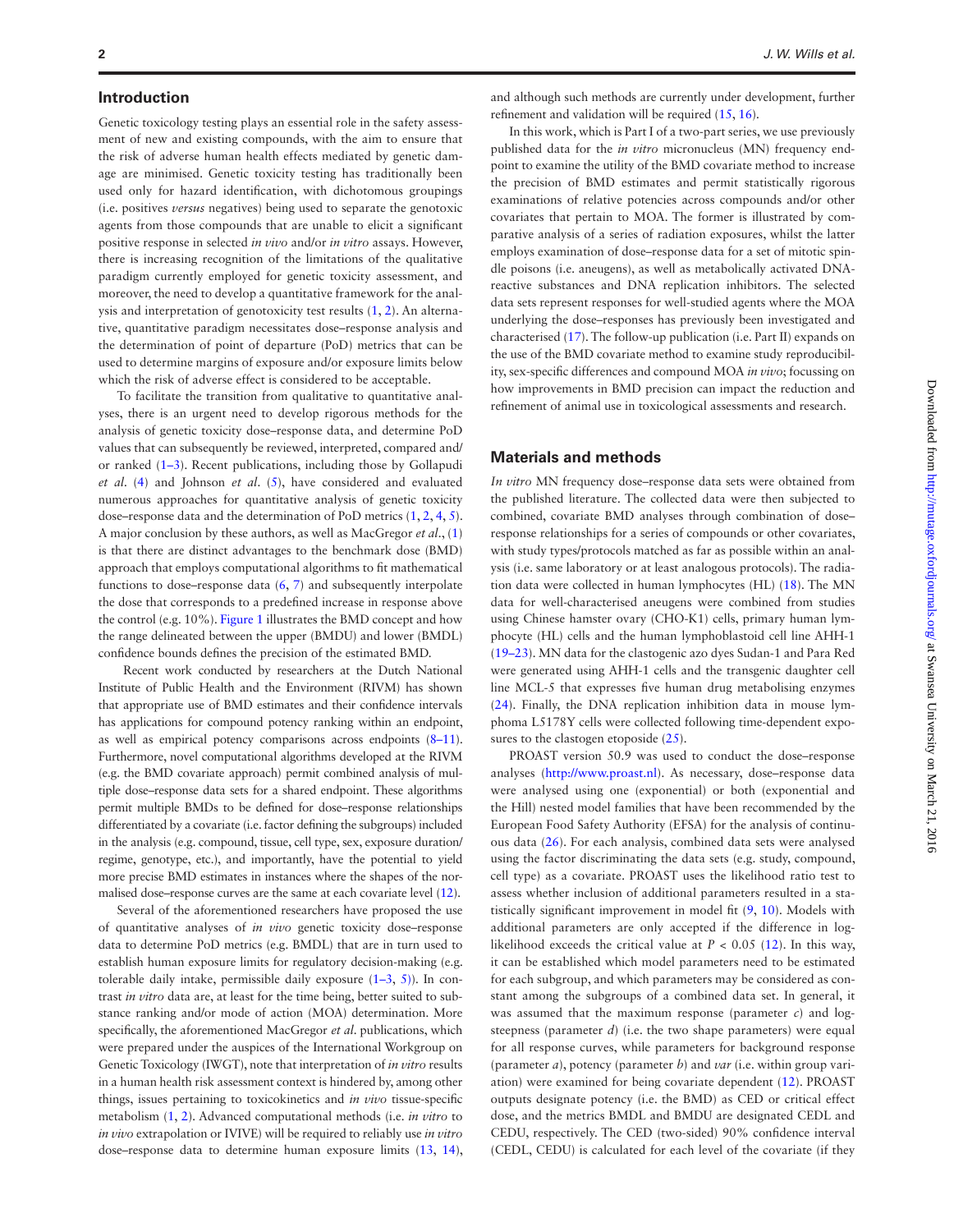

Figure 1. Schematic representation of the benchmark dose (BMD) approach for analysing dose-response data. The BMD is an estimate of the dose that will elicit the benchmark response (BMR), and is estimated by interpolation from the fitted curve. The BMR is usually defined as a percentage increase in response (e.g. 10%) relative to control; with this BMR adjustable to any desired response level. The uncertainties in the data can be taken into account by calculating a confidence interval for the BMD. Conceptually, one may imagine that, by varying the parameters in the model, different curves can be generated, and for those that are considered compatible with the data (dashed curves) BMDs could be established. Together, they comprise values that make up the confidence interval for the BMD. As an approximate conceptual illustration, the horizontal black line segment intersecting the range of plausible curves results in the BMDL and BMDU, the lower and upper 90% confidence bounds of the BMD estimate, respectively. The width of this interval (expressed as the ratio BMDU to BMDL) therefore represents the BMD precision.

are found to significantly differ). Fits of the model to the data sets of each subgroup are presented in supplementary Figures S1–S4, available at *Mutagenesis* Online, and were used to visually evaluate the validity of the assumed constant shape parameters. This approach was preferred over evaluating the assumption by statistical testing, since statistical tests on the shape parameters are highly sensitive to non-random errors in the data that are ubiquitous in experimental data, and the effect of which may even be amplified by leverage effects in dose–response data (12). Furthermore, minor non-random errors in the data might lead to rejection of the constancy of the shape parameter assumption (i.e. given the relatively high power in a combined data set), while small differences among the shape parameters would only have a small impact on the coverage of the BMD confidence interval (12). Visual inspection of the fitted curves was therefore considered a better way to determine whether any differences in parameters *c* and *d* between covariates were small enough to be ignored.

The benchmark response (BMR), also known as critical effect size (in PROAST notation), employed in the presented analyses was set at various values depending on the data available. This is justified since the aim of the analyses was to examine differences in potency rather than derive a PoD for risk assessment. Thus, the BMR can be adjusted to higher values in situations where a BMR such as 10% is

deemed to be low compared to the magnitude of the observed effects in the data set, and choosing a higher value may have a favourable effect on the width of the BMD confidence intervals. The BMDL and BMDU values represent the lower and upper bounds of the two-sided 90% confidence interval of the BMD (27), with the BMDU–BMDL ratio defining the width of the confidence interval and therefore its precision. Confidence interval plots, arranged using the geometric midpoint of the BMDL–BMDU interval were employed to visually compare potencies across levels of examined covariates while taking estimation uncertainty into account (28).

#### **Results and discussion**

## Use of combined BMD-covariate analyses to increase BMD precision

In their 2014 review, Slob and Setzer (12) showed that fitting a dose–response model to combined data sets related to the same endpoint/study type has the potential to yield more precise BMD estimates (i.e. the BMDU:BMDL ratio is reduced). This increase in precision is a consequence of conserved dose–response shape after correcting each constituent dose–response for background (i.e. *y*-axis scaling, making parameter *a* covariate dependent)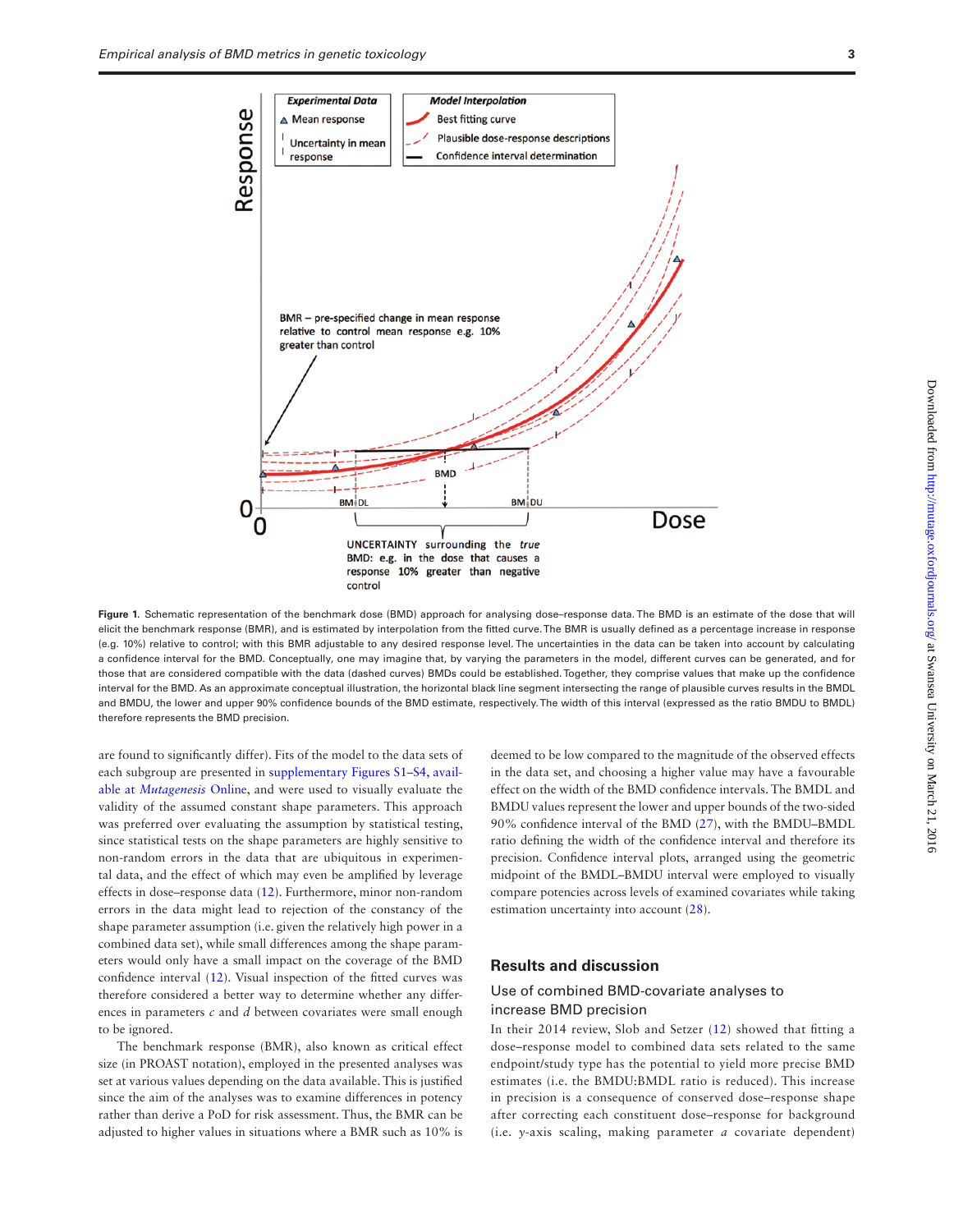and potency (i.e. *x*-axis scaling, making parameter *b* covariate dependent). Therefore, after scaling, the individual dose–response curves included in a combined analysis may be regarded as having highly similar shapes if they can be adequately described using constant model values for the maximum response parameter (*c*) and the log-steepness parameter (*d*). In turn, this process improves the precision of the resulting BMD estimates as all dose–response data sets included in the combined analysis contribute information on the common shape parameters in the dose–response model (12).

To demonstrate this principle, the 'combined covariate' analysis approach was used to observe whether increased BMD precision could be achieved for *in vitro* analyses of neutron, X- and gammaray radiation exposures of HL (18). For each of the exposure subgroups, the use of conserved exponential model shape parameters resulted in acceptable model description of the dose–response data (supplementary Figure S1, available at *Mutagenesis* Online). The data were also subjected to independent BMD analyses carried out individually for each of the constituent dose–response data sets. As Figure 2 shows, the combined analysis assuming conserved doseresponse shape resulted in substantially better precision in the BMD estimates, indicated by the smaller BMD confidence intervals. The plotted confidence intervals, here ordered by log-midpoint, provide a visually intuitive way to assess BMD precision. At the same time, they may be used to assess differences in potency across the subgroups included in an analysis (Figures 3–5). Importantly, as confidence intervals should represent the range in which the true BMD lies, alleged potency differences are only statistically defensible when there is no apparent overlap between intervals. The improvement in BMD precision resulting from the use of the combined, covariate analysis is thus extremely useful for effective BMD comparisons. The narrower confidence intervals resulting from the covariate approach confers an improved ability to observe existing differences in BMD values across levels of a covariate (i.e. lower probability of a Type II error).

## Use of combined BMD-covariate analysis to permit robust potency ranking of genotoxic substances with the same MOA

In 2002 the UK Committee on Toxicity put forward a proposal (29), later reviewed by the Committee on Mutagenicity (30), to conduct combined risk assessments for selected genotoxic substances that act via a common MOA. In this proposal, the benzimidazoles were used as archetypal compounds since they are known to cause aneugenic effects through an MOA that involves mitotic spindle polymerisation (i.e. mitotic spindle poisons (31, 32)). This type of multi-substance risk assessment, which has also been conducted for substances such as chlorinated dibenzodioxins and polycyclic aromatic hydrocarbons, requires quantitative information on relative potency for the endpoint under consideration to generate equivalency factors [i.e. relative potency factors (RPFs), potency equivalence factors (PEFs), toxicity equivalence factors (TEFs)] that scale the potency of each compound to one of the compounds in that group, used as a reference compound (33–35). Here we demonstrate that the BMD approach employing compound as covariate can provide a rigorous potency ranking for a series of aneugens examined *in vitro.* The results are presented for the exponential model only since the Hill model resulted in virtually identical BMD confidence intervals.

The combined aneugen analysis yielded finite confidence intervals for all compounds except rotenone, diethylstilboestrol and thiabendazole (Figure 3), for which the underlying data were insufficient to determine an upper BMD confidence bound. Infinite BMD upper bounds indicate that there might not be any dose-related response for these chemicals (see supplementary Figure S2, available at *Mutagenesis* Online for the dose–response data of each compound and the fitted model). In these instances, the fact that the lower BMD confidence bounds could be calculated highlights one of the benefits of the BMD approach. More specifically, although the dose–response trend is non-significant, which is an inconclusive result, the BMDL provides conclusive information. It indicates that, *if* there is in reality a dose-related effect (e.g. at elevated doses compared to those examined), effects larger than the BMR (i.e. here, 10%) will most likely



Figure 2. BMD (two-sided) 90% confidence intervals of the BMD<sub>50</sub> calculated from the fitted exponential model for MN frequency responses in human lymphocytes exposed to low doses of ionising radiation (18). The left panel illustrates the results obtained when each of the seven dose–response data sets were analysed independently and sequentially. The right panel illustrates the results obtained when the data sets were combined and analysed using the covariate 'radiation type'. For the combined analysis, parameters for maximum response (*c*) and log-steepness (*d*) were assumed to be equal for all response functions, while parameters for background response (*a*), potency (*b*) and *var* (within group variation) were covariate dependent. The right panel shows that the combined covariate analysis yields increased BMD precision (i.e. narrower confidence intervals) for all estimates. The underlying dose–response data and fitted model curves are shown supplementary Figure S1, available at *Mutagenesis* Online.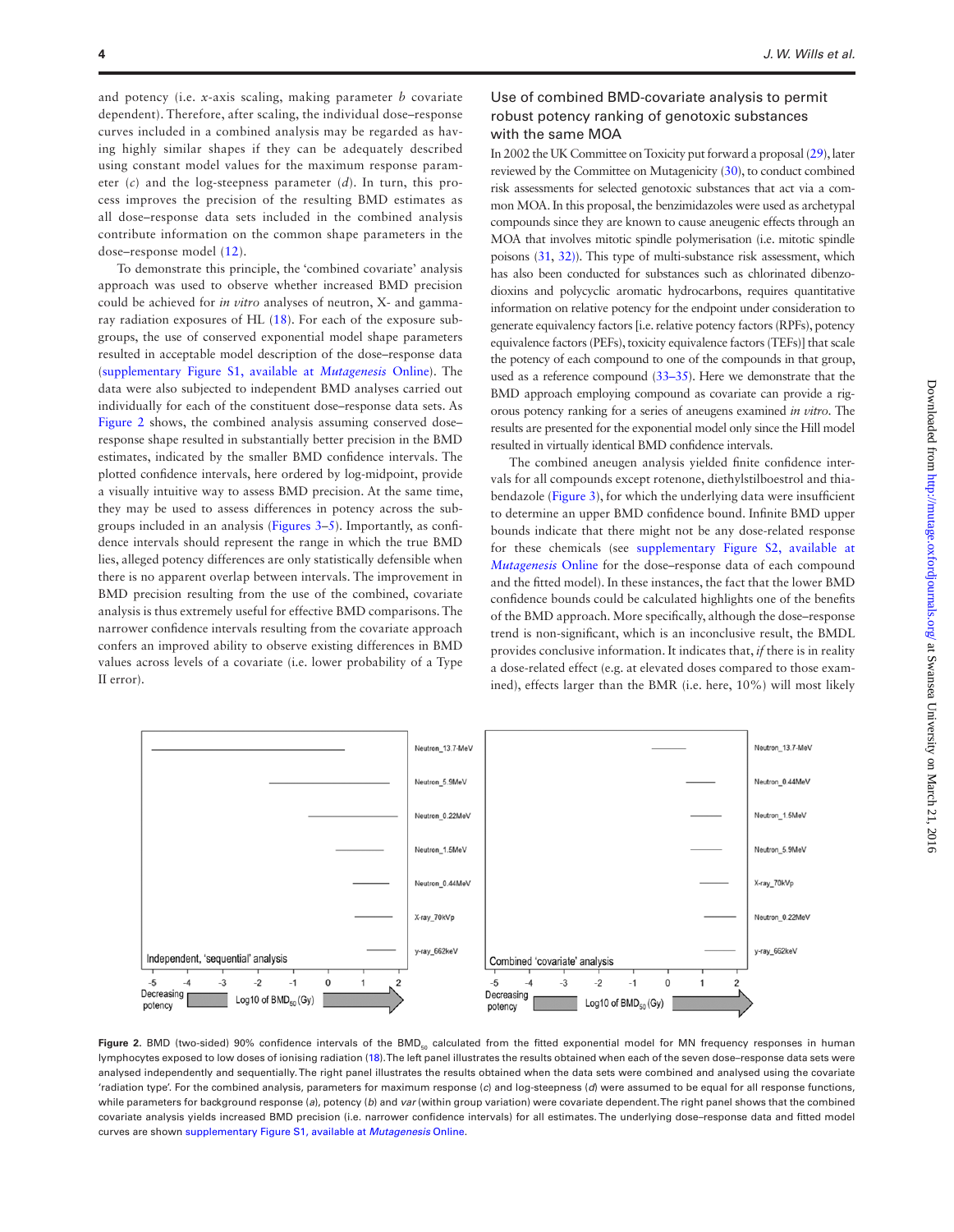

**Figure 3.** Illustration of the BMD covariate approach to rank the potency of selected aneugens. The panel shows the (two-sided) 90% confidence intervals for the BMD<sub>10</sub> for each substance based on exponential model covariate BMD analyses of MN dose-response data. Overlapping confidence intervals mean that BMDs cannot be distinguished due to the uncertainties in the underlying dose-response data. Flubendazole, oxibendazole, mebendazole, albendazole, benomyl, carbendazim and albendazole oxide were tested in Chinese hamster ovary (CHO-K1) cells (36). Nocodazole, mebendazole, colchicine, carbendazim, diethylstilboestrol and thiabendazole were tested in human lymphocytes (HL) (19–21). Oestradiol, rotenone and bisphenol-A were tested in human lymphoblastoid (AHH-1) cells (22, 23). Individual dose–response data and fitted model curves are shown in supplementary Figure S2, available at *Mutagenesis* Online.



**Figure 4.** BMD (two-sided) 90% confidence intervals for the BMD $_{50}$ (BMR = 50%) resulting from a covariate analysis of micronucleus dose– response data for the azo dyes Sudan-1 (S1) and Para Red (PR) in human lymphoblastoid cell lines MCL-5 and AHH-1 (24). For each subgroup, the upper interval relates to the fitted exponential model, the lower to the Hill model. The underlying dose–response data and fitted model curves are shown in supplementary Figure S3, available at *Mutagenesis* Online.

occur at doses higher than the established BMDL. Furthermore, a BMD confidence interval indicates how much information regarding the BMD is provided by the dose–response data. For most of the aneugens analysed, the BMD confidence intervals spanned a factor of ~2, showing that the information in the dose–response data examined was quite good.

The results of this potency ranking can be subsequently scrutinised in relation to chemical structure and the proposed mechanism(s) of action. For example, oxibendazole, flubendazole and mebendazole, which have large moieties in the 5-position that are absent in benomyl and carbendazim, are benzimidazole derivatives known to competitively inhibit colchicine binding (31, 32, 37). These moieties might account for the higher potency observed for the former three compounds relative to the latter two, which are known to bind to a different site than that of colchicine (37) but still act by inhibiting microtubule assembly and microtubule depolymerisation (38). Diethylstilboestrol also acts at the colchicine-binding site but in a non-specific way (39) and the structurally related compound bisphenol-A promotes spindle polymerisation through stabilisation of the microtubule (40), suggesting possible reasons for their reduced potency. Although albendazole oxide and thiabendazole act at the colchicine-binding site in a similar way to the other benzimidazoles (36), they were also determined to have lower potency, emphasising the need to consider both mechanism of action and potency for successful multi-substance assessments.

Interestingly, the choice of CHO-K1 cells or HL did not appear to substantially impact the aforementioned potency estimates, as illustrated by the results for mebendazole and carbendazim, which were studied in both cell systems. For mebendazole, the small BMD confidence intervals largely overlapped implying the difference can only be small. For carbendazim they did not overlap, but as the results in Figure 3 indicate, the difference in BMDs between cell systems could be very small, or at most differ by a factor of ~2.5 (0.4 log units). Here it is worth noting that replication error in the same cell system (and compound) might affect the potency estimates since the study replication error is currently unknown (i.e. only single replicate data set available).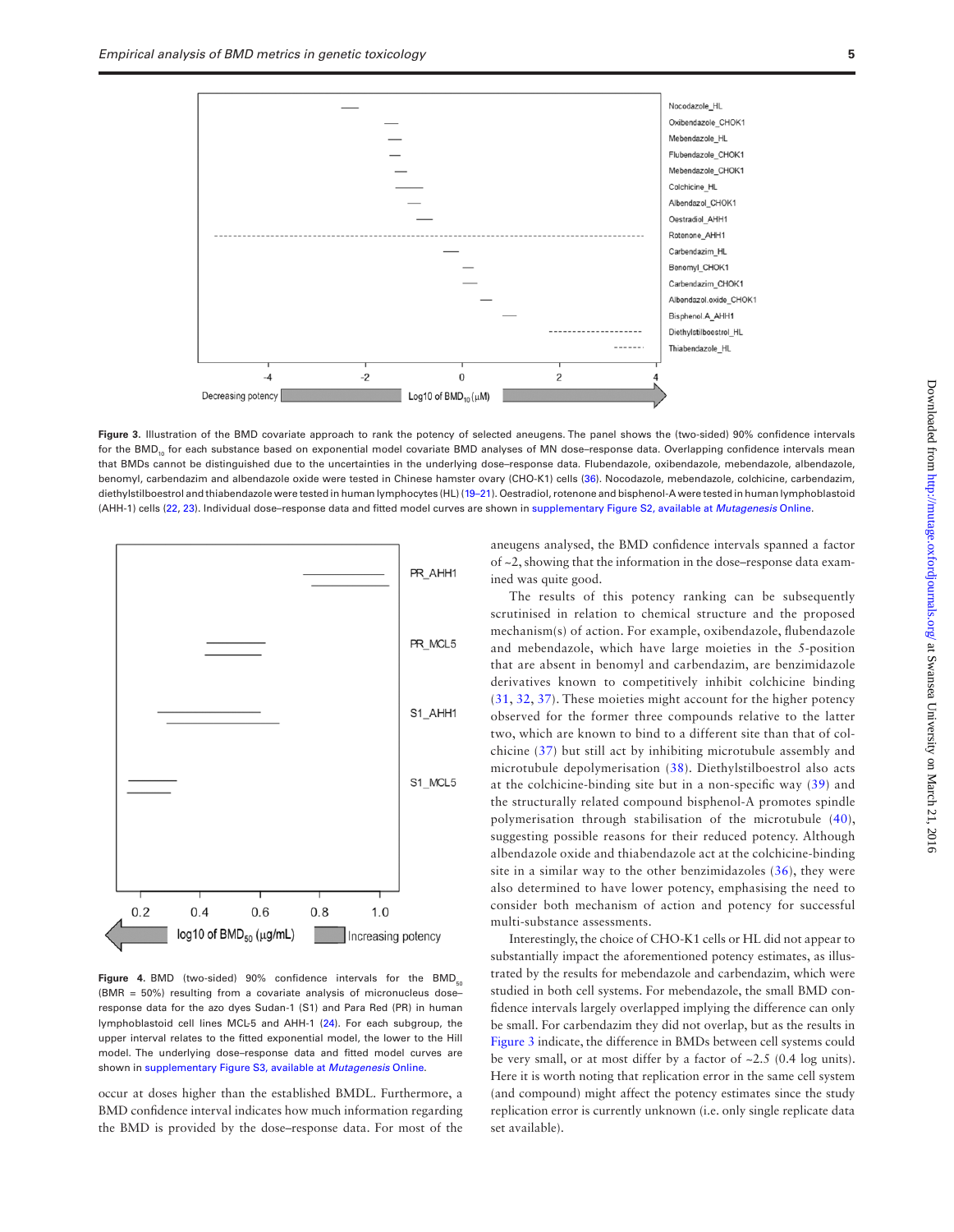

Figure 5. BMD (two-sided) 90% confidence intervals for the BMD<sub>200</sub> (BMR = 200%) resulting from a covariate analysis of micronucleus doseresponse data for the DNA replication inhibitor etoposide in mouse L5178Y lymphoma cells (25). For each exposure duration the upper confidence interval relates to the fitted exponential model, the lower to the Hill model. The underlying dose–responses data and fitted model curves are shown in supplementary Figure S4, available at *Mutagenesis* Online

The plotted confidence intervals (Figure 3) also permit comprehensive potency ranking across the complete family of similarly acting aneugens, revealing that nocodazole is most potent, with bisphenol-A, diethylstilboestrol and thiabendazole, also *potentially* rotenone, being least potent (note that for the compounds with infinite BMD upper bounds, potency cannot be concluded to be zero). This information could also readily be used to generate hypotheses related to the mechanistic phenomena that underlie the observed potency differences. For example, one might hypothesise that the observed differences relate to toxicokinetic variations across cell types (i.e. differences in uptake and elimination rates), differences in compound-specific metabolic requirements and metabolic capacity across cell types (i.e. rate of formation and destruction of reactive metabolites), differences in repair capacity across cell types and differences in the nature and consequence of toxicodynamic phenomena at the site of action (i.e. affinity of compound or reactive metabolites for the site of action) (2, 41–43).

The aforementioned potency rankings derived from BMD covariate analyses might be more generally employed to provide a link between substance potency and chemical structure or physical–chemical properties. Although similar analyses with more compounds would be needed to substantiate links between potency and compound properties, it is reasonable to assert that this type of analysis could provide rationales for assigning substances to sub-groupings based on evidence of potency similarity. Chemical categorisation and sub-grouping could, in turn, contribute to data gap filling via read

across, trend analysis and quantitative structure-activity relationship (QSAR) modelling. Interestingly, the Organisation for Economic Cooperation and Development (OECD), the European Chemicals Agency (ECHA) and the European Commission Join Research Centre (JRC) recently published guidance documents and case study reports on the importance of establishing chemical categories to enhance hazard/risk assessment and regulatory decision-making (44–49). Categorisation permits the establishment of substance groups and/or subgroups whereby 'physicochemical and human health and/or ecotoxicological properties and/or environmental fate are likely to be similar or follow a regular pattern as a result of structural similarity' (44). Where sufficient justification can be found for the formation of categories, regulatory agencies such as those listed advocate the use of read across, either qualitative or quantitative, to fill data gaps (i.e. data for tested compounds are applied to similar untested compounds and/or analogous endpoints for the same compounds). For establishing empirically defined potency groups we therefore suggest the combined covariate BMD approach presented herein is an appropriate tool since it is an effective means of assessing and ranking chemical potencies.

# Use of combined BMD-covariate analysis for potency comparisons between cell lines with different metabolic competencies

In addition to establishing robust potency rankings, the BMD covariate approach might also provide, as already suggested, information to support mechanistic hypotheses. To demonstrate this, *in vitro* MN data for the azo dyes Sudan-1 and Para Red (24) were used to compare responses across two cell lines that differ with respect to endogenous metabolic capacity. These substances and their metabolites are known to generate DNA adducts through reactive oxygen species (e.g. 8-oxo-7,8-dihydro-2′-deoxyguanosine or 8-oxo-dG) and bulky adducts that form via a reactive intermediate [i.e. benzene diazonium ion (BDI) adducts] (50). Thus, the metabolic capacity of an *in vitro* test system is an important consideration in the determination of genotoxic potency for these compounds. The dose–response analyses conducted herein used compound and cell line as covariates to examine relative potency and the influence of each cell lines' endogenous metabolic capacity (Figure 4). The analyses were highly similar using either exponential or Hill models, and revealed that both Para Red and Sudan-1 are more potent in the transgenic MCL-5 cell line, which expresses five human drug metabolising enzymes (i.e. CYP1A1, 1A2, 2A6, 2E1 and 3A4) that are absent in the parent AHH-1 cell line. This indicates that endogenous metabolism is an important determinant of genotoxic potency for these compounds. Further, the analysis showed significant differences in potency between the two azo dyes within cell lines. While the paucity of information on the metabolism of the structurally similar compounds prohibits any definitive statements regarding the cause of the observed potency pattern, the differences in potency between Para Red and Sudan-1 likely reflect differential formation of DNA-reactive metabolites such as BDI, as well as reactive oxygen species  $(24, 51, 52)$ .

#### Use of combined BMD-covariate analysis to examine the impact of exposure duration

Disruption of DNA replication has been shown to induce chromosomal damage, with one of the best examples provided by Lynch *et al*. (25) who examined the effect of topoisomerase II inhibition on the clastogenicity (i.e. MN frequency) of etoposide *in vitro*. One of the main findings of the Lynch *et al*. study was that etoposide-induced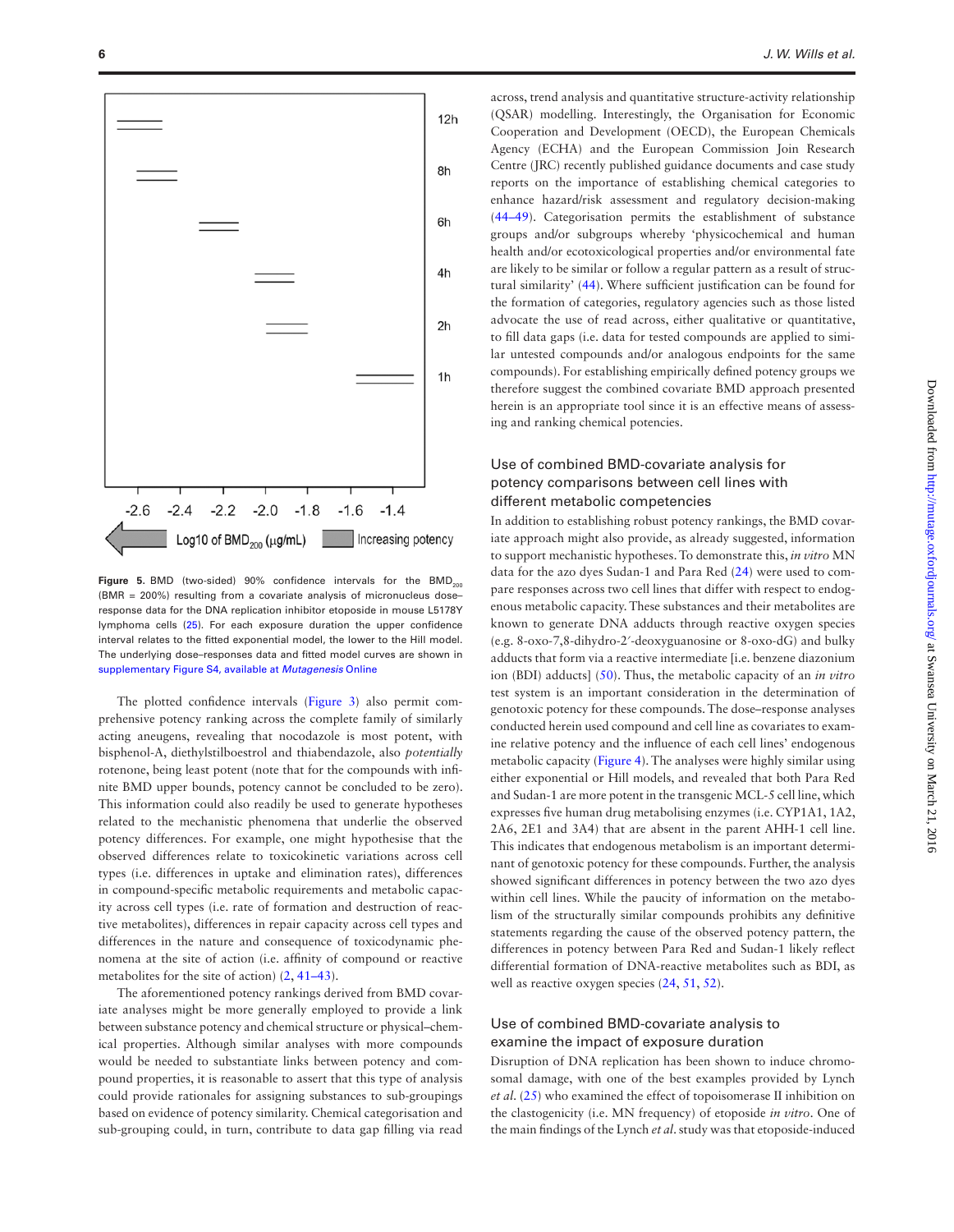clastogenicity was both concentration- and time-dependent; however, the authors were not able to successfully employ bilinear dose– response modelling to evaluate their time dependency hypothesis since the dose–response data did not follow a bilinear dose–response relationship.

In contrast, our BMD reanalysis of the Lynch *et al*. etoposide data shows that the dose–response data, which are suitable for BMD analysis, accurately describe the effect of exposure duration. Using the combined BMD approach with exposure duration as the covariate, the exponential and Hill BMD confidence intervals showed a consistent decrease with exposure time (Figure 5), supporting the assertion of increasing potency for increased exposure duration. This analysis substantiates the work of Lynch *et al*. (25) by providing a quantitative analysis confirming the expected time- and dosedependency of MN frequency.

# **Conclusions**

The analyses presented herein show that *in vitro* data can be used for more than hazard identification and qualitative binning of genotoxicity test results. More specifically, they illustrate that quantitative dose–response analyses, and moreover, considerations of BMD confidence intervals, in particular when established by combined covariate dose–response analyses, permit robust potency determinations and potency rankings. In addition, they illustrate that rigorous comparisons of potency across compound-cell combinations can provide support for MOA hypotheses. Finally, they illustrate that BMD ranking would be the appropriate tool for developing substance categories and/or sub-categories, which in turn can be used to facilitate quantitative read across to compensate for data gaps encountered during regulatory reviews of chemicals in commerce. When sufficiently validated, the various applications illustrated here could also be employed in the development of other chemical assessment tools and procedures based on *in vitro* test results; e.g. establishment and scrutiny of key event relationships in AOPs (adverse outcome pathways (53)), and, in combination with IVIVE approaches (42), the establishment of human exposure limits.

We offer the following concluding statements regarding the utility of the combined covariate approach presented here, and more generally, comparison of *in vitro* BMDs:

- 1. Quantitative dose–response analysis of *in vitro* MN data using the BMD approach provides quantitative information on the potency of a compound, which is more informative than just concluding whether a given compound has genotoxic potential or not.
- 2. The precision of individual BMD estimates from genetic toxicity tests can be improved by covariate analysis of combined data sets for a shared endpoint when the dose–response data at each level of the covariate can be adequately described by a model that assumes constant shape parameters. Increased BMD precision affords an improved ability to rank and group potency values across covariate levels (e.g. compounds, exposure durations, cell lines, etc.).
- 3. Comparison of potencies requires consideration of BMD confidence intervals: plotting BMD confidence intervals provides an approach whereby both the magnitude of potential differences in BMDs and the uncertainty in the BMD estimates can be taken into account.
- 4. BMD confidence intervals can be employed to identify differences/ similarities in potency that may be associated with a hypothesised MOA or cell line property (e.g. increased potency associated with increased metabolic capacity).

5. BMD confidence intervals would be the appropriate starting point in developing equipotent chemical groupings and/or subgroupings when supported by mechanistic information or structural similarities, thereby facilitating read across and data gap filling that could expedite regulatory evaluations and decisionmaking.

#### **Supplementary data**

Supplementary Figures S1–S4 are available at *Mutagenesis* Online.

#### **Funding**

G.E.J. was supported by the National Centre for the Replacement, Refinement and Reduction of Animals in Research (NC3Rs, contract number NC/K500033/1) and also contract funding from the Government of Canada for the development of advanced quantitative methods for the analysis of genetic toxicology dose–response data. P.A.W.'s funding was provided by the Government of Canada's Chemicals Management Plan (CMP) research fund. J.W.W. is a Post-Doctoral Fellow supported under the Natural Sciences and Engineering Research Council of Canada's (NSERC) Visiting Fellowships program.

#### **Acknowledgements**

We wish to thank Professor Anthony Lynch (GlaxoSmithKline) and Dr Sibylle Ermler (Brunel University) for providing us with raw/numerical data from their published manuscripts. We also thank Dr Nikolai Chepelev, Mr Scott Hancock and two anonymous reviewers for providing insightful comments that contributed to marked improvements in the manuscript.

#### **References**

- 1. MacGregor, J. T., Frötschl, R., White, P. A. *et al*. (2015) IWGT Report on quantitative approaches to genotoxicity risk assessment I. Methods and metrics for defining exposure-response relationships and points of departure (PoDs). *Mutat. Res.*, 783, 55–65.
- 2. MacGregor, J. T., Frötschl, R., White, P. A. *et al*. (2015) IWGT report on quantitative approaches to genotoxicity risk assessment II. Use of Pointof-Departure (PoD) metrics in defining acceptable exposure limits and assessing human risk. *Mutat. Res.*, 783, 66–78.
- 3. Johnson, G. E., Slob, W., Doak, S. H. *et al*. (2015) New approaches to advance the use of genetic toxicology analyses for human health risk assessment. *Toxicol. Res.*, 4, 667–676.
- 4. Gollapudi, B. B., Johnson, G. E., Hernandez, L. G. *et al*. (2013) Quantitative approaches for assessing dose-response relationships in genetic toxicology studies. *Environ. Mol. Mutagen.*, 54, 8–18.
- 5. Johnson, G. E., Soeteman-Hernández, L. G., Gollapudi, B. B. *et al*. (2014) Derivation of point of departure (PoD) estimates in genetic toxicology studies and their potential applications in risk assessment. *Environ. Mol. Mutagen.*, 55, 609–623.
- 6. Slob, W. (2014) Benchmark dose and the three Rs. Part I. Getting more information from the same number of animals. *Crit. Rev. Toxicol*., 44, 557–567.
- 7. Slob, W. (2014) Benchmark dose and the three Rs. Part II. Consequences for study design and animal use. *Crit. Rev. Toxicol*., 44, 568–580.
- 8. Hernández, L. G., Van Benthem, J. and Slob, W. (2012) Estimating the carcinogenic potency of chemicals from the *in vivo* micronucleus test: an RIVM Report. *RIVM Report 340700007/2012*. Bilthoven, The Netherlands. http://www.rivm.nl/en/Documents\_and\_publications/Scientific/ Reports/2013/april/Estimating\_the\_carcinogenic\_potency\_of\_chemicals\_ from\_the\_in\_vivo\_micronucleus\_test (accessed December 8, 2015).
- 9. Hernández, L. G., Slob, W., van Steeg, H. and van Benthem, J. (2011) Can carcinogenic potency be predicted from in vivo genotoxicity data? a metaanalysis of historical data. *Environ. Mol. Mutagen*., 52, 518–528.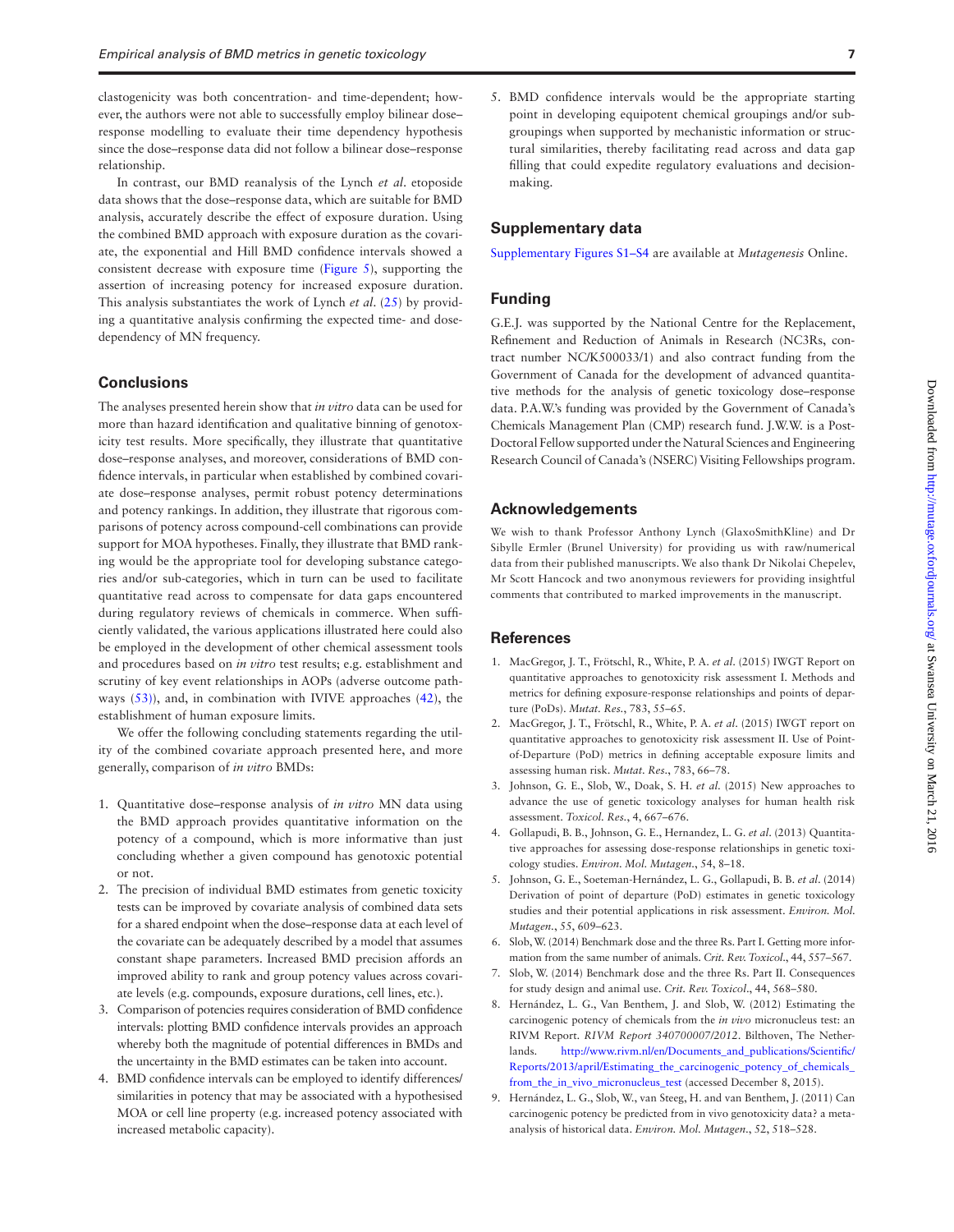- 10. Hernández, L. G., Johnson, G. E., Pottenger, L. H., and van Benthem, J. (2011) Analysis of low-dose mutagenic responses and the applicability of genotoxicity tests for carcinogen potency prediction. *Environ. Mol. Mutagen.*, 52, S26.
- 11. Hernández, L. G., Slob, W., van Steeg, H. and van Benthem, J. (2010) Comparison of carcinogenic potency estimates to *in vivo* genotoxic potencies from the micronucleus, transgenic rodent mutation and comet assay using the benchmark dose approach. *Environ. Mol. Mutagen.*, 51, 707–707.
- 12. Slob, W. and Setzer, R. W. (2014) Shape and steepness of toxicological dose-response relationships of continuous endpoints. *Crit. Rev. Toxicol*., 44, 270–297.
- 13. National Research Council (NRC) (2007) Toxicity testing in the 21st century: a vision and a strategy. The National Academies Press, Washington, DC, doi:10.17226/11970
- 14. Crump, K. S., Chen, C. and Louis, T. A. (2010) The future use of in vitro data in risk assessment to set human exposure standards: challenging problems and familiar solutions. *Environ. Health Perspect*., 118, 1350–1354.
- 15. Yoon, M., Campbell, J. L., Andersen, M. E. and Clewell, H. J. (2012) Quantitative in vitro to in vivo extrapolation of cell-based toxicity assay results. *Crit. Rev. Toxicol*., 42, 633–652.
- 16. Groothuis, F. A., Heringa, M. B., Nicol, B., Hermens, J. L., Blaauboer, B. J. and Kramer, N. I. (2015) Dose metric considerations in in vitro assays to improve quantitative in vitro-in vivo dose extrapolations. *Toxicology*, 332, 30–40.
- 17. Elhajouji, A., Lukamowicz, M., Cammerer, Z. and Kirsch-Volders, M. (2011) Potential thresholds for genotoxic effects by micronucleus scoring. *Mutagenesis*, 26, 199–204.
- 18. Rithidech, K. N. and Scott, B. R. (2008) Evidence for radiation hormesis after in vitro exposure of human lymphocytes to low doses of ionizing radiation. *Dose Response*, 6, 252–271.
- 19. Clare, M. G., Lorenzon, G., Akhurst, L. C. *et al*. (2006) SFTG international collaborative study on *in vitro* micronucleus test: II. Using human lymphocytes. *Mutat. Res.*, 607, 37–60.
- 20. Elhajouji, A., Tibaldi, F. and Kirsch-Volders, M. (1997) Indication for thresholds of chromosome non-disjunction versus chromosome lagging induced by spindle inhibitors in vitro in human lymphocytes. *Mutagenesis*, 12, 133–140.
- 21. Elhajouji, A., Van Hummelen, P. and Kirsch-Volders, M. (1995) Indications for a threshold of chemically-induced aneuploidy in vitro in human lymphocytes. *Environ. Mol. Mutagen*., 26, 292–304.
- 22. Hernández, L. G., van Benthem, J. and Johnson, G. E. (2013) A modeof-action approach for the identification of genotoxic carcinogens. *PLoS ONE*, 8, e64532, doi:10.1371/journal.pone.0064532.
- 23. Johnson, G. E. and Parry, E. M. (2008) Mechanistic investigations of low dose exposures to the genotoxic compounds bisphenol-A and rotenone. *Mutat. Res*., 651, 56–63.
- 24. Johnson, G. E., Quick, E. L., Parry, E. M. and Parry, J. M. (2010) Metabolic influences for mutation induction curves after exposure to Sudan-1 and para red. *Mutagenesis*, 25, 327–333.
- 25. Lynch, A., Harvey, J., Aylott, M., Nicholas, E., Burman, M., Siddiqui, A., Walker, S. and Rees, R. (2003) Investigations into the concept of a threshold for topoisomerase inhibitor-induced clastogenicity. *Mutagenesis*, 18, 345–353.
- 26. European Food Safety Authority (EFSA) (2009) Use of benchmark dose approach in risk assessment: Guidance of the Scientific Committee. EFSA, http://www.efsa.europa.eu/en/efsajournal/pub/1150. Vol. 1150, pp. 1–72. doi:10.2903/j.efsa.2009.1150
- 27. Soeteman-Hernandez, L. G., Johnson, G. E. and Slob, W. (2015) Estimating the carcinogenic potency of chemicals from the *in vivo* micronucleus test. *Mutagenesis*, doi:10.1093/mutage/gev043
- 28. Bemis, J. C., Wills, J. W., Bryce, S. M., Torous, D. K., Dertinger, S. D. and Slob, W. (2015) Comparison of *in vitro* and *in vivo* clastogenic potency based on benchmark dose analysis of flow cytometric micronucleus data. *Mutagenesis*, doi:10.1093/mutage/gev041
- 29. Committee on Toxicity of Chemicals in Food, Consumer Products and the Environment (COT) (2002) Risk assessment of mixtures of pesticides and similar substances. *A Report*. the Food Standards Agency (FSA). London UK. http://cot.food.gov.uk/sites/default/files/cot/reportindexed.pdf (accessed December 8, 2015).
- 30. Committee on Toxicity of Chemicals in Food, Consumer Products and the Environment (COT). (2007) Benzimidazoles: An approach to defining a common aneugenic grouping. *Annual Report*. 2007 Annual Report of the Committee on Mutagenicity Chiton, UK. http://cot.food.gov.uk/sites/ default/files/cot/comsection07.pdf (accessed December 8, 2015).
- 31. Friedman, P. A. and Platzer, E. G. (1980) Interaction of anthelmintic benzimidazoles with Ascaris suum embryonic tubulin. *Biochim. Biophys. Acta*, 630, 271–278.
- 32. Friedman, P. A. and Platzer, E. G. (1978) Interaction of anthelmintic benzimidazoles and benzimidazole derivatives with bovine brain tubulin. *Biochim. Biophys. Acta*, 544, 605–614.
- 33. Lemieux, C. L., Long, A. S., Lambert, I. B., Lundstedt, S., Tysklind, M. and White, P. A. (2015) Cancer risk assessment of polycyclic aromatic hydrocarbon contaminated soils determined using bioassay-derived levels of benzo[a]pyrene equivalents. *Environ. Sci. Technol*., 49, 1797–1805.
- 34. Environmental Protection Agency (EPA) Risk Assessment Forum (2000) Supplementary guidance for conducting health risk assessment of chemical mixtures. *A Report. EPA/630/R-00/002*, Washington DC.
- 35. Van den Berg, M., Birnbaum, L. S., Denison, M. *et al*. (2006) The 2005 World Health Organization reevaluation of human and Mammalian toxic equivalency factors for dioxins and dioxin-like compounds. *Toxicol. Sci.*, 93, 223–241.
- 36. Ermler, S., Scholze, M. and Kortenkamp, A. (2013) Seven benzimidazole pesticides combined at sub-threshold levels induce micronuclei in vitro. *Mutagenesis*, 28, 417–426.
- 37. Yenjerla, M., Cox, C., Wilson, L. and Jordan, M. A. (2009) Carbendazim inhibits cancer cell proliferation by suppressing microtubule dynamics. *J. Pharmacol. Exp. Ther*., 328, 390–398.
- 38. Singh, P., Rathinasamy, K., Mohan, R. and Panda, D. (2008) Microtubule assembly dynamics: an attractive target for anticancer drugs. *IUBMB Life*, 60, 368–375.
- 39. Sharp, D. C. and Parry, J. M. (1985) Diethylstilboestrol: the binding and effects of diethylstilboestrol upon the polymerisation and depolymerisation of purified microtubule protein in vitro. *Carcinogenesis*, 6, 865–871.
- 40. George, O., Bryant, B. K., Chinnasamy, R., Corona, C., Arterburn, J. B. and Shuster, C. B. (2008) Bisphenol A directly targets tubulin to disrupt spindle organization in embryonic and somatic cells. *ACS Chem. Biol*., 3, 167–179.
- 41. Ikeda, N., Fujii, K., Sarada, M. *et al*. (2012) Genotoxicity studies of glycidol fatty acid ester (glycidol linoleate) and glycidol. *Food Chem. Toxicol.*, 50, 3927–3933.
- 42. Thomas, R. S., Philbert, M. A., Auerbach, S. S. *et al*. (2013) Incorporating new technologies into toxicity testing and risk assessment: moving from 21st century vision to a data-driven framework. *Toxicol. Sci.*, 136, 4–18.
- 43. Honma, M. and Hayashi, M. (2011) Comparison of in vitro micronucleus and gene mutation assay results for p53-competent versus p53-deficient human lymphoblastoid cells. *Environ. Mol. Mutagen*., 52, 373–384.
- 44. European Commission Joint Research Centre's European Union Reference Laboratory for Alternative to Animal Testing (EURL ECVAM) (2015) Chemical categories and read across. https://eurl-ecvam.jrc.ec.europa.eu/ laboratories-research/predictive\_toxicology/background/chemical-categories-and-read-across (accessed October 20, 2015).
- 45. European Commission Joint Research Centre's European Union Reference Laboratory for Alternative to Animal Testing (EURL ECVAM) (2015) Compendium of case studies that helped to shape the REACH guidance on chemical categories and read across. https://eurl-ecvam.jrc.ec.europa. eu/laboratories-research/predictive\_toxicology/doc/EUR\_22481\_EN.pdf (accessed October 20, 2015).
- 46. European Commission Joint Research Centre's European Union Reference Laboratory for Alternative to Animal Testing (EURL ECVAM) (2015) *The Use of Computational Methods in the Grouping and Assessment of Chemicals - Preliminary Investigations*. https://eurl-ecvam.jrc.ec.europa. eu/laboratories-research/predictive\_toxicology/doc/EUR\_22941\_EN.pdf (accessed October 20, 2015).
- 47. European Chemicals Agency (ECHA) (2015) *Guidance on Information Requirements and Chemical Safety Assessment*. http://echa.europa.eu/ guidance-documents/guidance-on-information-requirements-and-chemical-safety-assessment (accessed October 20, 2015).